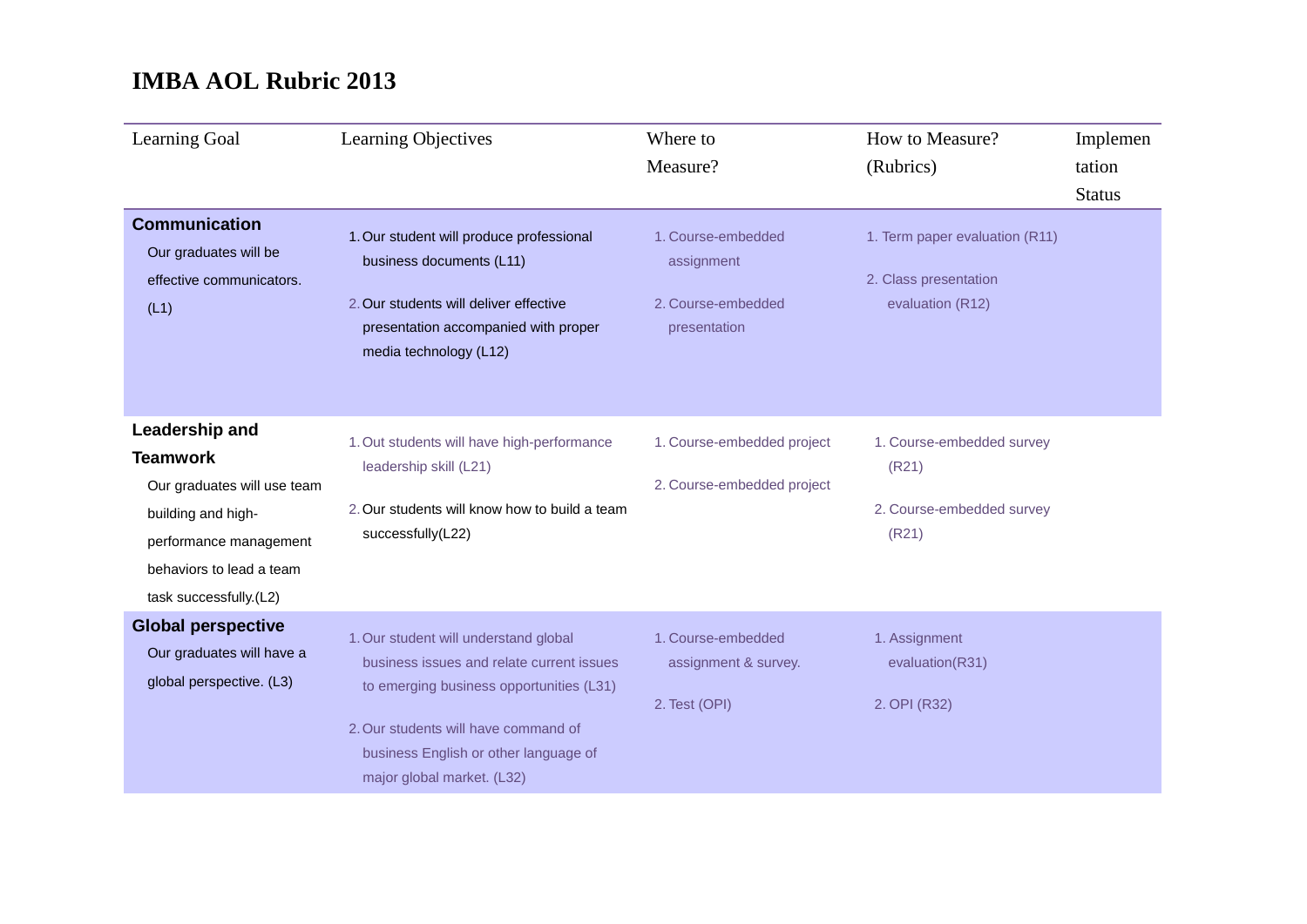| <b>Ethically &amp; Socially</b><br><b>Conscious Reasoning</b><br>Our graduates will<br>understand the gravity of<br>ethical behavior and<br>corporate social<br>responsibility. (L4) | 1. Our student will identify ethical and social<br>dilemma and be able to recognize and<br>evaluate alternative courses of action<br>(L41)<br>2. Our students will know the professional<br>code of conduct within their discipline<br>(L42)                                                                                                                                                                                                                                                       | 1. Course-embedded case<br>analysis (one of CRI<br>courses)<br>2. Course-embedded test | 1. Term paper evaluation.<br>(R41)<br>2. Course-embedded survey<br>(R42) |  |
|--------------------------------------------------------------------------------------------------------------------------------------------------------------------------------------|----------------------------------------------------------------------------------------------------------------------------------------------------------------------------------------------------------------------------------------------------------------------------------------------------------------------------------------------------------------------------------------------------------------------------------------------------------------------------------------------------|----------------------------------------------------------------------------------------|--------------------------------------------------------------------------|--|
| <b>Strategic &amp; Analytical</b>                                                                                                                                                    | 1. Our student will be able to strategically                                                                                                                                                                                                                                                                                                                                                                                                                                                       | 1. Course-embedded Project                                                             | 1. Project Report and Client                                             |  |
| <b>Thinking</b><br>Our graduates will be able<br>to strategically and cross<br>disciplinarily analyze                                                                                | analyze business cases and will<br>demonstrate the ability of sound business<br>judgment (L51).                                                                                                                                                                                                                                                                                                                                                                                                    | (MBA Capstone Course)<br>2. Course-embedded Project<br>(MBA Capstone Course)           | Evaluation (R51)<br>2. Project Report and Client<br>Evaluation (R52)     |  |
| business cases and to use<br>appropriate analytical tools<br>in solving business<br>problems(L5)                                                                                     | 2. Our students will synthesize different<br>discipline areas (L52)<br>3. Our student will use appropriate analytical<br>technique to analyze data and solve<br>$\mathbf{1}$ $\mathbf{1}$ $\mathbf{1}$ $\mathbf{1}$ $\mathbf{1}$ $\mathbf{1}$ $\mathbf{1}$ $\mathbf{1}$ $\mathbf{1}$ $\mathbf{1}$ $\mathbf{1}$ $\mathbf{1}$ $\mathbf{1}$ $\mathbf{1}$ $\mathbf{1}$ $\mathbf{1}$ $\mathbf{1}$ $\mathbf{1}$ $\mathbf{1}$ $\mathbf{1}$ $\mathbf{1}$ $\mathbf{1}$ $\mathbf{1}$ $\mathbf{1}$ $\mathbf{$ | 3. Course-embedded Test and<br>Project                                                 | 3. Project Report and Test<br>Results (R53)                              |  |

business problem(L53)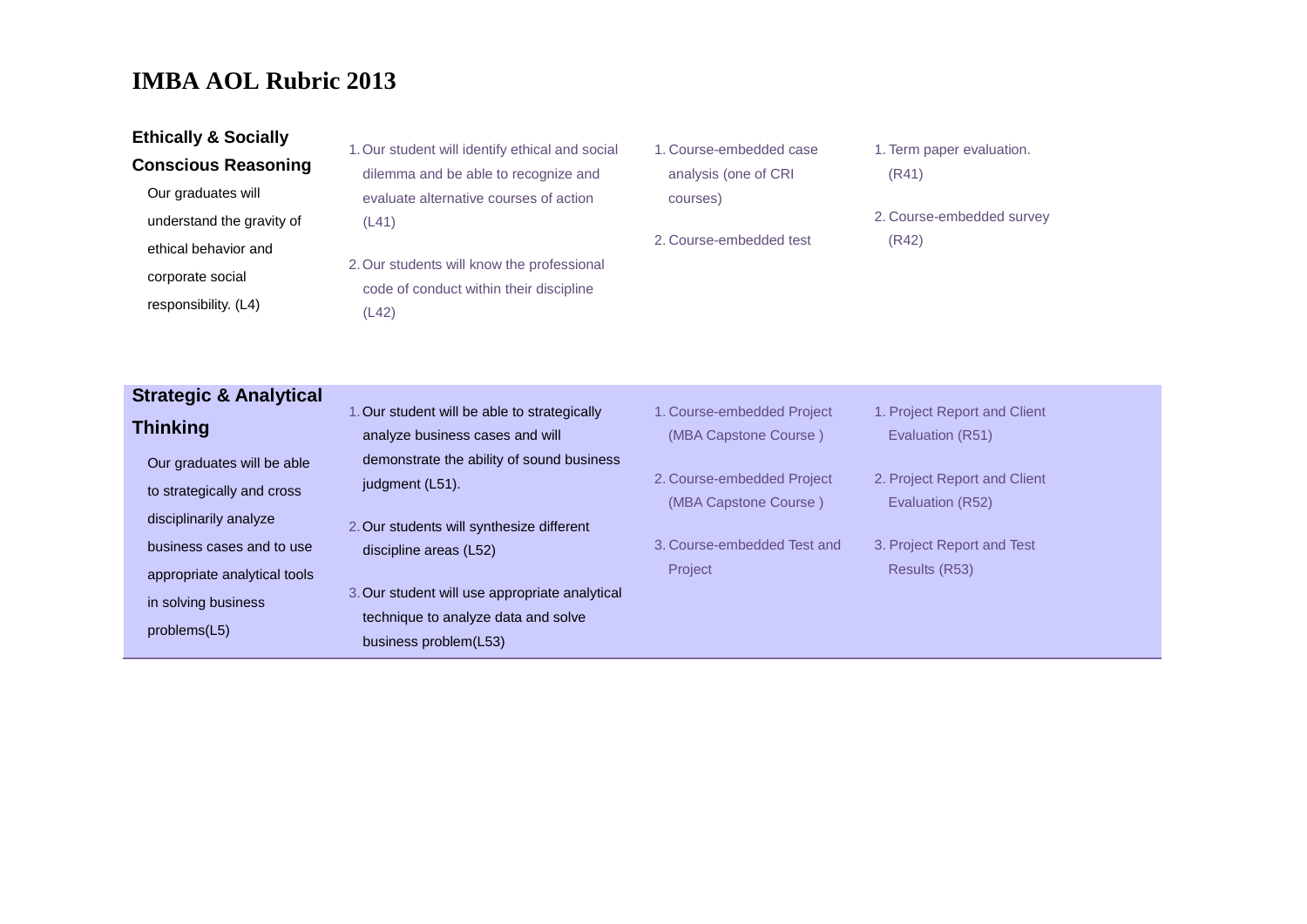### **L1: Communication: our graduates will be effective communicators**

|                                                 | Performance Levels                                                                                                           |                                                                                                                                        |                                                                                                                                   |       |
|-------------------------------------------------|------------------------------------------------------------------------------------------------------------------------------|----------------------------------------------------------------------------------------------------------------------------------------|-----------------------------------------------------------------------------------------------------------------------------------|-------|
| <b>Traits</b>                                   | 1 (Fails to Meet Expectations)                                                                                               | 2 (Meets Expectations)                                                                                                                 | 3 (Exceeds Expectations)                                                                                                          | Score |
| Clear introduction<br>and background            | No or unclear introduction, and absence of<br>background information.                                                        | Provides an introduction, present some but<br>not all of the key background information.                                               | Provides a coherent introduction and<br>addresses key background issues<br>effectively.                                           |       |
| 2. Discipline-related<br>concepts and<br>issues | Discipline-specific concepts and issues are<br>not identified or they are identified<br>inappropriately.                     | Appropriately addresses most of the key<br>discipline-specific concepts and issues but<br>omits or identifies a few of the minor ones. | Appropriately addresses all key<br>discipline-specific concepts and issues<br>and most of the minor ones.                         |       |
| 3. Internally<br>consistent<br>arguments        | Arguments are inconsistent, different parts<br>of the paper do not relate well to each<br>other and are inconsistent.        | Most arguments are consistent, and most<br>parts of the paper are integrated and<br>consistent.                                        | Arguments presented in the paper are<br>consistent and the different parts of the<br>paper are well integrated and<br>consistent. |       |
| 4. Logic and<br>organization                    | Arguments are poorly organized, do not<br>flow well, and are hard to follow.                                                 | Most but not all of the arguments are well<br>organized, flow logically, and are easy to<br>follow.                                    | All arguments are well organized, flow<br>logically, and are easy to follow.                                                      |       |
| 5 Consistent<br>conclusions                     | No or very weak connection between<br>analysis and conclusions                                                               | Reasonable connection between analysis and<br>conclusions; there may be minor<br>inconsistencies                                       | Very strong connection between<br>analysis and conclusions; there are no<br>inconsistencies.                                      |       |
| 6. Style and<br>grammar                         | Numerous spelling errors; inappropriate<br>grammar, sentence structure, and<br>paragraphing used throughout the<br>document. | Few spelling errors, generally appropriate<br>grammar, sentence structure, and<br>paragraphing.                                        | No or very minimal spelling, grammar,<br>sentence structure, and paragraphing<br>errors.                                          |       |

#### **L11. Our students will produce professional business documents**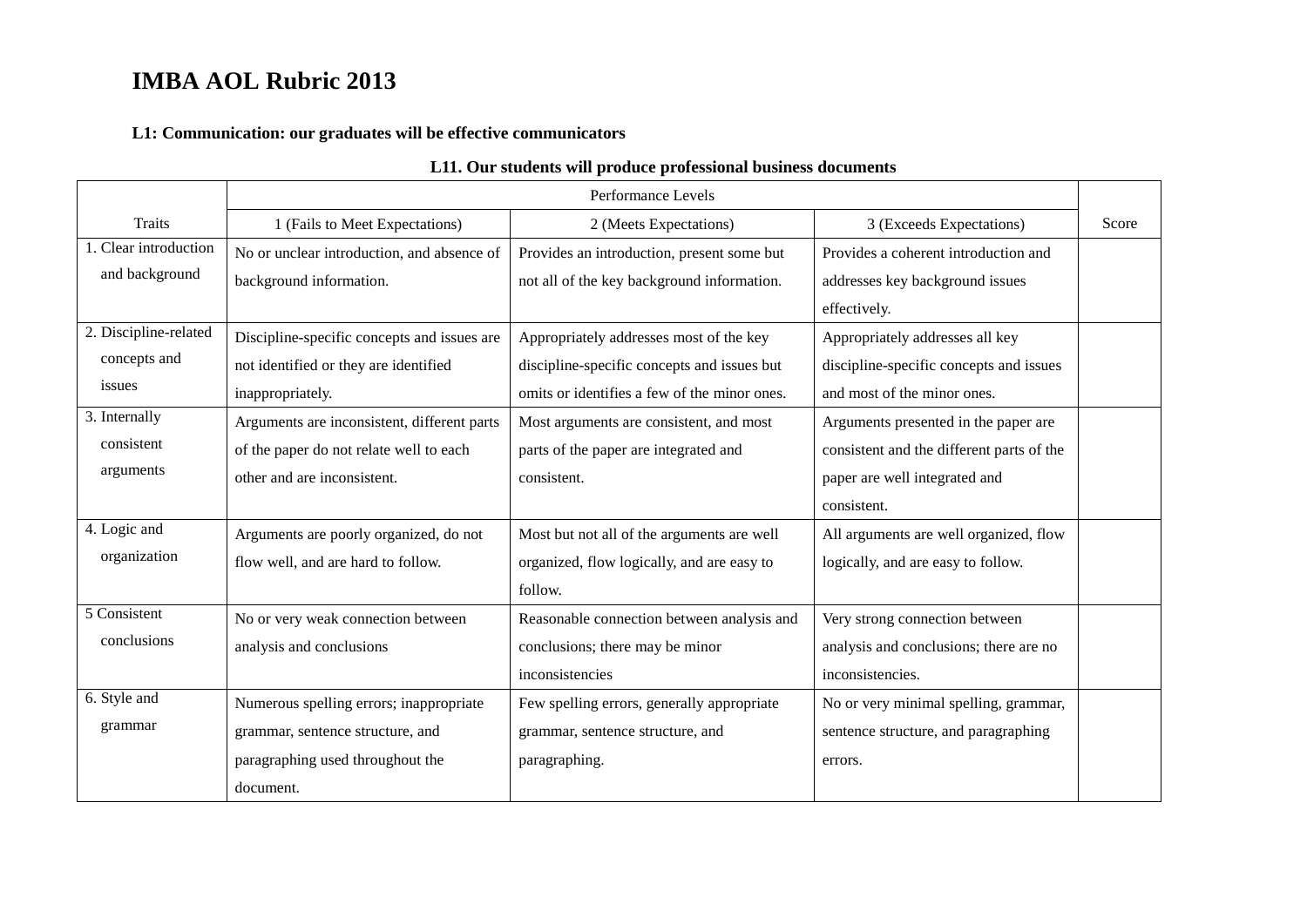| 7. Effective literature | No literature or used of inappropriate web- | Uses more than one research source but         | Uses multiple research sources and        |
|-------------------------|---------------------------------------------|------------------------------------------------|-------------------------------------------|
| search skills           | based sources; sources are not come from    | demonstrates no attempt to incorporate         | makes effective use of current and        |
|                         | professional literature; sources are not    | current information; most sources are          | reliable information; sources are         |
|                         | current and/or relevant.                    | authoritative or come from professional        | authoritative or come from the            |
|                         |                                             | literature; sources are generally current and  | professional literature; includes current |
|                         |                                             | relevant.                                      | relevant sources.                         |
| 8. Documents            | No or inconsistent references; evidence of  | Generally includes appropriate citations       | Includes appropriate citations within     |
| sources                 | plagiarism.                                 | within the document and lists references at    | the documents and lists references that   |
|                         |                                             | the end of the documents; references are       | include full bibliographic information    |
|                         |                                             | generally usable but may not contain the full  | for each citation in the document;        |
|                         |                                             | bibliographic information; citations and       | citations and references are consistent   |
|                         |                                             | references are generally consistent throughout | throughout the document.                  |
|                         |                                             | the documents                                  |                                           |

### **L12: Our students will deliver effective presentation accompanied with proper media technology**

|                 | Performance Levels                     |                                            |                                              |       |
|-----------------|----------------------------------------|--------------------------------------------|----------------------------------------------|-------|
| Traits          | 1 (Fails to Meet Expectations)         | 2 (Meets Expectations)                     | 3 (Exceeds Expectations)                     | Score |
| 1. Organization | No opening statement or irrelevant     | Has opening statement relevant to topic,   | Has a clear opening statement that catches   |       |
|                 | statement; Loses focus more than once; | and gives outline of speech; mostly        | audience's interest and gives overview;      |       |
|                 | does not manage time effectively.      | organized with some transitions; allows    | stays focused throughout. Has transition     |       |
|                 |                                        | enough time to deliver speech, although it | statement, ties sections together; effective |       |
|                 |                                        | could have been better edited              | time management.                             |       |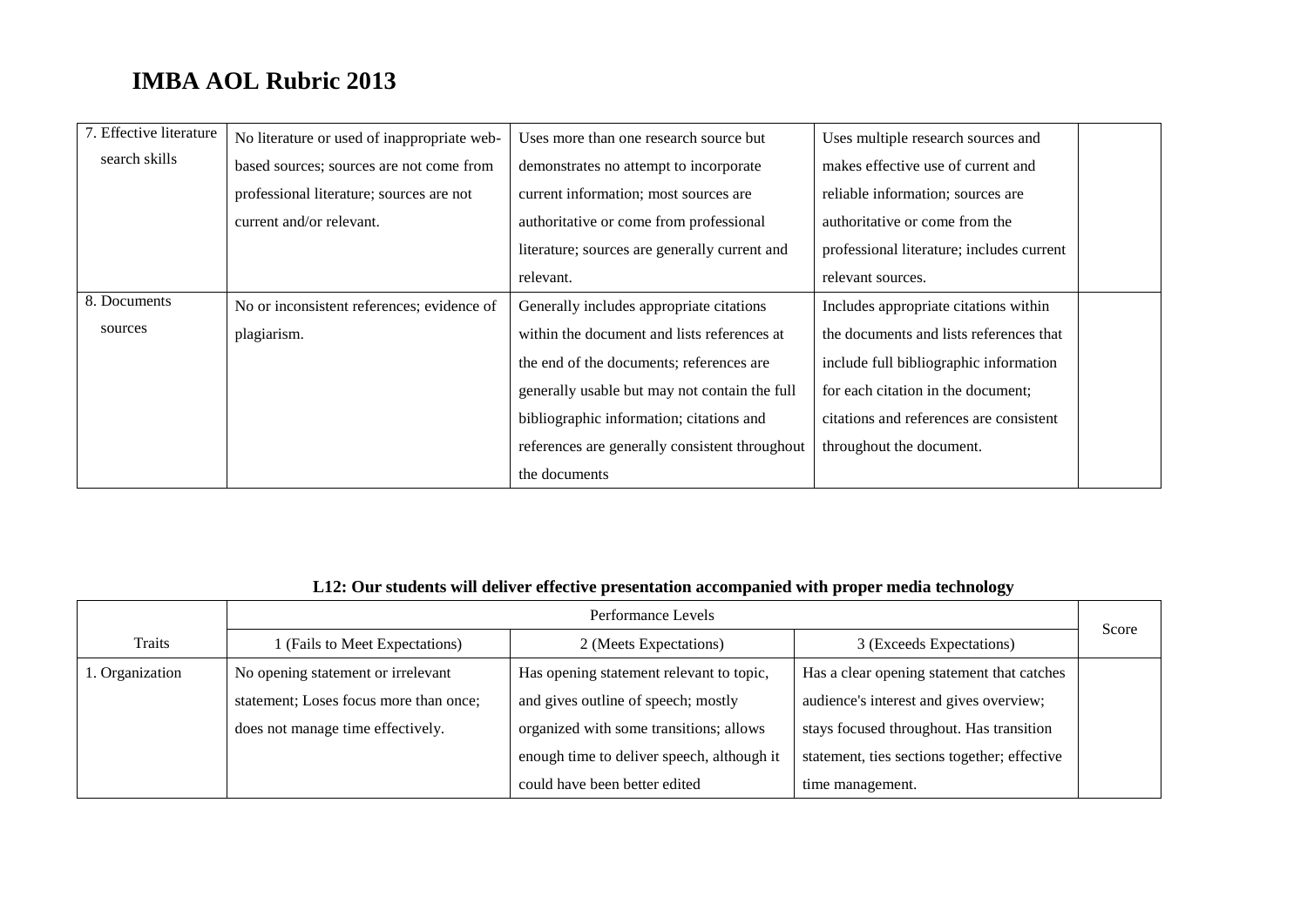| 2. Quality of slides | Sloppy and/or unprofessional; may be        | Readable, professional, appropriate         | Readable, professional, imaginative and/or  |
|----------------------|---------------------------------------------|---------------------------------------------|---------------------------------------------|
|                      | difficult to read; many slides are          | number                                      | high quality (without being a distraction). |
|                      | superfluous.                                |                                             |                                             |
| 3. Voice quality and | Demonstrates one or more of the             | Can easily understand; appropriate pace     | Excellent delivery; conversational,         |
| pace                 | following: mumbling, too soft, too loud,    | and volume; delivery is mostly clear and    | modulates voice, projects enthusiasm,       |
|                      | too fast, too slow, "umms."                 | natural                                     | interest, confidence.                       |
| 4. Mannerisms        | Demonstrates one or more distracting        | No distracting mannerisms. Decent           | Uses body language effectively (and         |
|                      | mannerisms, which may include bad           | posture.                                    | naturally) to maintain audience's interest  |
|                      | posture, shifting feet, etc.                |                                             |                                             |
| 5. Professionalism   | Makes excuses for the presentation; word    | Treats audience profession-ally, word       | Treats audience professionally; confident,  |
|                      | choice is not appropriate for audience;     | choice is acceptable (does not use slang);  | shows command of topic                      |
|                      | inappropriately informal, does not stay "in | keeps nervousness under control             |                                             |
|                      | role."                                      |                                             |                                             |
| 6. Use of            | Relies heavily on slides or notes; makes    | Looks at slides to keep on track with       | Slides are use effortlessly to enhance      |
| media/rapport        | little eye contact; inappropriate number of | presentation; appropriate number of slides; | speech; speech could be effectively         |
| with audience        | slides (too many or too few).               | maintains eye contact most of the time.     | delivered without them; perfect eye         |
|                      |                                             |                                             | contact.                                    |
| 7. Ability to answer | Cannot address basic questions.             | Can address most questions with correct     | Answers all questions with relevant,        |
| questions.           |                                             | information                                 | correct information; speaks confidently.    |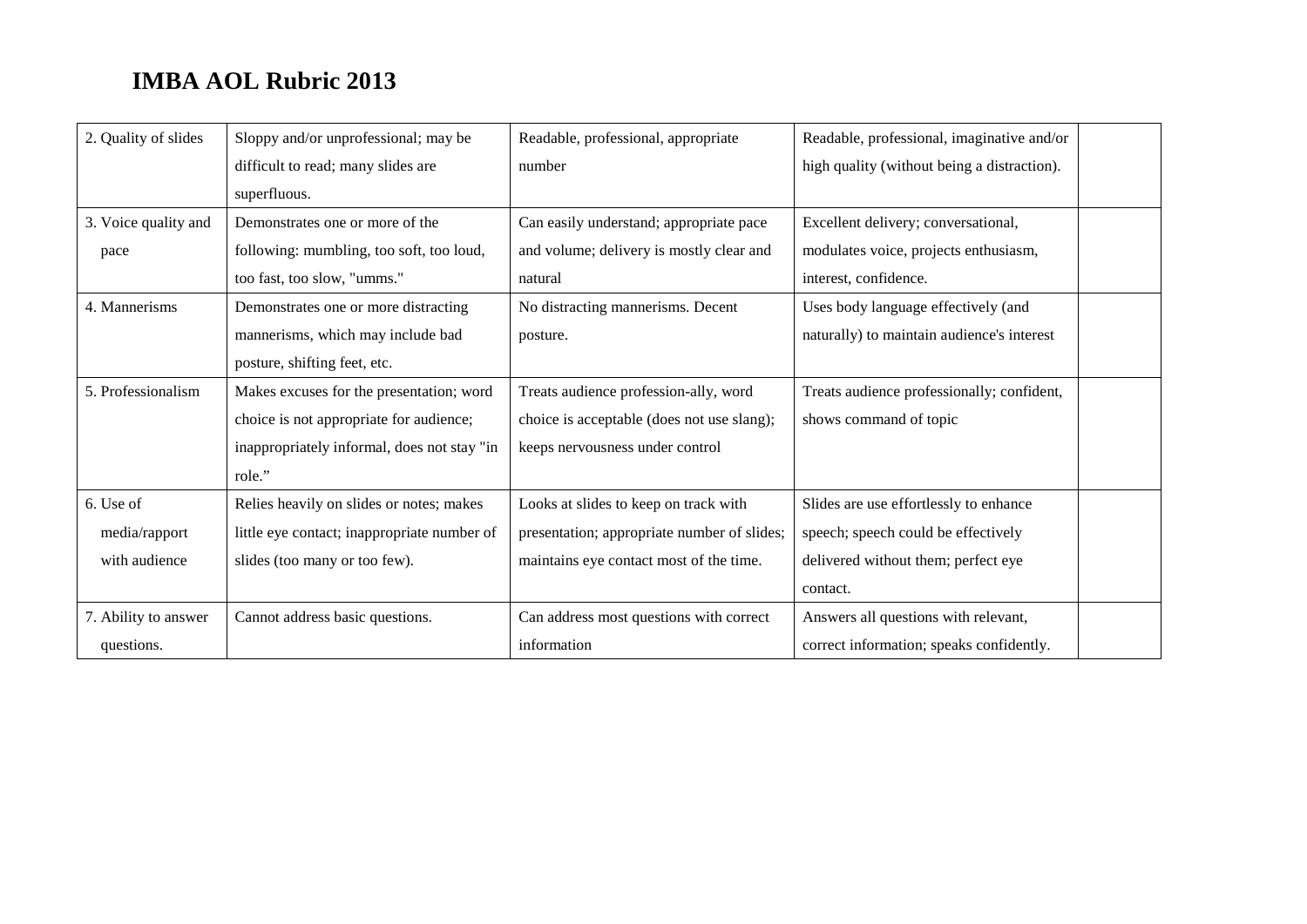**L2. Leadership and teamwork: Our graduates will use team building and high-performance management behaviors to lead a team task successfully.**

|                                                              |                                                                                                                                                               | Performance Levels                                                                                                                                                       |                                                                                                                                           | Score |
|--------------------------------------------------------------|---------------------------------------------------------------------------------------------------------------------------------------------------------------|--------------------------------------------------------------------------------------------------------------------------------------------------------------------------|-------------------------------------------------------------------------------------------------------------------------------------------|-------|
| <b>Traits</b>                                                | 1 (Fails to Meet Expectations)                                                                                                                                | 2 (Meets Expectations)                                                                                                                                                   | 3 (Exceeds Expectations)                                                                                                                  |       |
| 1. Confidence                                                | Gives an impression of reluctance or                                                                                                                          | Looks comfortable and confident in                                                                                                                                       | Uses strong verbal and non verbal                                                                                                         |       |
|                                                              | uncertainty about exercising leadership                                                                                                                       | exercising leadership duties                                                                                                                                             | behavior to convey authority and concern                                                                                                  |       |
| 2. Balance between<br>task and<br>interpersonal<br>relations | Focuses exclusively on task to be<br>accomplished without regard to the people<br>or focuses exclusively on interpersonal<br>relations without regard to task | Balances the need for task<br>accomplishment with the needs of<br>individuals in the group.                                                                              | Assigns tasks to members whose unique<br>talents contribute directly to the task. Uses<br>positive reinforcement. Delegates as<br>needed. |       |
| 3. Ability to listen                                         | Asks for ideas or suggestions but neglects<br>to consider them.                                                                                               | Listens actively and shows understanding<br>by paraphrasing or by acknowledging and<br>building on others' ideas.                                                        | Provides summary of important<br>discussions at regular intervals                                                                         |       |
| 4. Stays on track                                            | Lets the group ramble or stray off track<br>too much, or keeps the group so rigidly on<br>track that relevant issues or concerns are<br>ignored               | Keeps group on track by managing time,<br>providing coaching or guidance, or<br>resolving differences as needed.<br>Intervenes when tasks are not moving<br>toward goals | Develops and adheres to a calendar of<br>activities and/or checklists.                                                                    |       |
| 5. Agenda                                                    | Has an incomplete or vague agenda for the<br>group                                                                                                            | Has a clear agenda for the group                                                                                                                                         | Circulates a prepared agenda in advance                                                                                                   |       |

#### **L21. Out students will have high-performance leadership skill**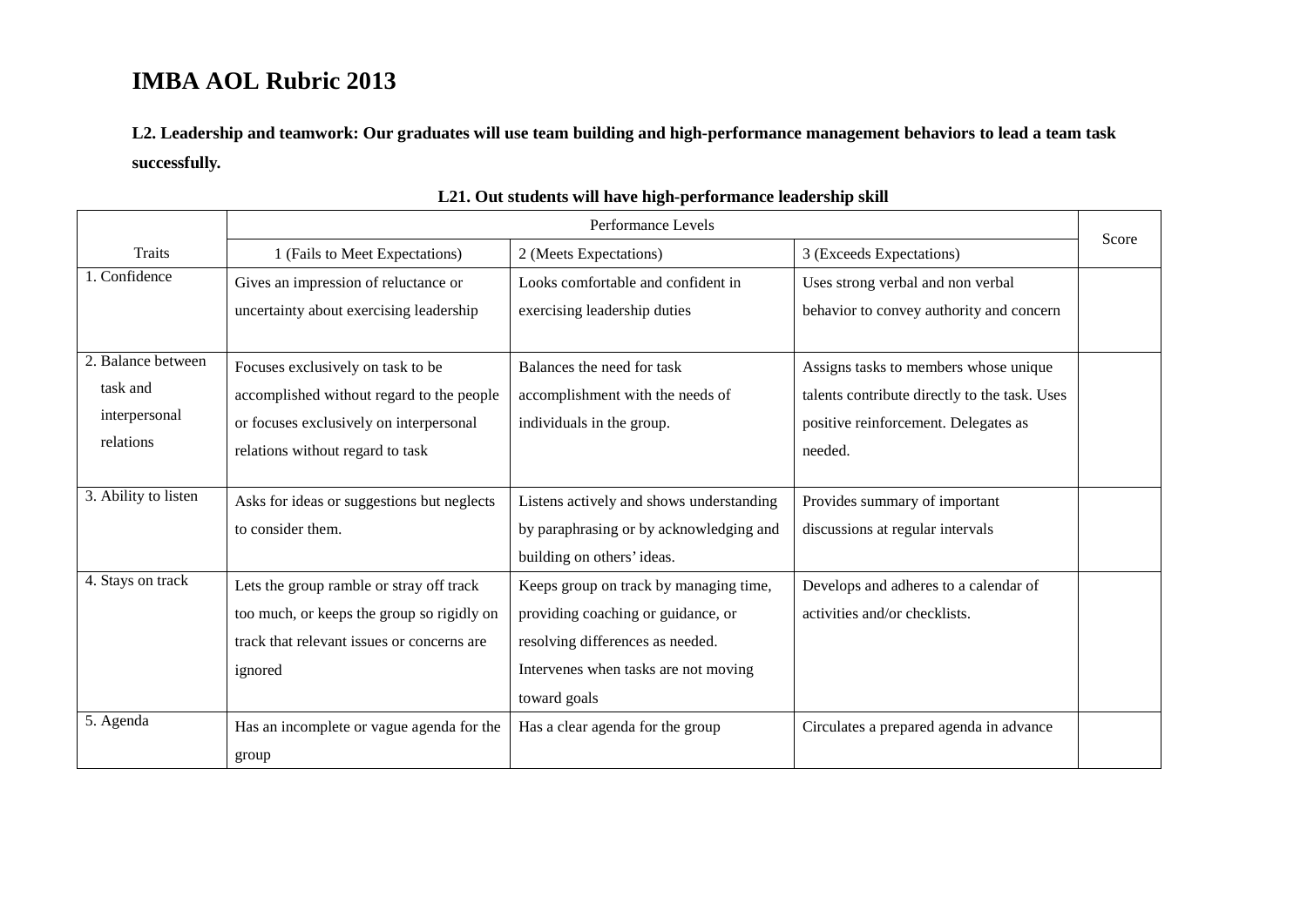|                    | Performance Levels                        |                                            |                                             | Score |
|--------------------|-------------------------------------------|--------------------------------------------|---------------------------------------------|-------|
| Traits             | 1 (Fails to Meet Expectations)            | 2 (Meets Expectations)                     | 3 (Exceeds Expectations)                    |       |
| 1. Commitment      | Seems reluctant to engage fully in        | Consistently demonstrates commitment to    | Follows up on ideas and suggestions from    |       |
|                    | discussions and task assignments          | the project by being prepared for each     | previous meetings and reports findings to   |       |
|                    |                                           | group meeting                              | the group                                   |       |
| 2. Balance between | Focuses exclusively on task to be         | Balances the need for task ccomplishment   | Volunteers to assist others and shares      |       |
| task and           | accomplished without regard to team       | with the needs of individuals in the group | information openly                          |       |
| interpersonal      | member or focuses exclusively on          |                                            |                                             |       |
| relations          | interpersonal relations without regard to |                                            |                                             |       |
|                    | task                                      |                                            |                                             |       |
| 3. Contributions   | Does not offer ideas or suggestions that  | Frequently offers helpful ideas or         | Listens actively and shows understanding    |       |
|                    | contribute to problem solving             | suggestions                                | by paraphrasing or by acknowledging and     |       |
|                    |                                           |                                            | building on others' ideas                   |       |
| 4. Stays on track  | Takes the group off track by initiating   | Introduces suggestions and ideas that are  | Uses tact and diplomacy to alert group that |       |
|                    | conversations or discussions unrelated to | relevant to the task                       | focus has strayed from the task at hand     |       |
|                    | the task                                  |                                            |                                             |       |

### **L22. Our students will know how to build a team successfully**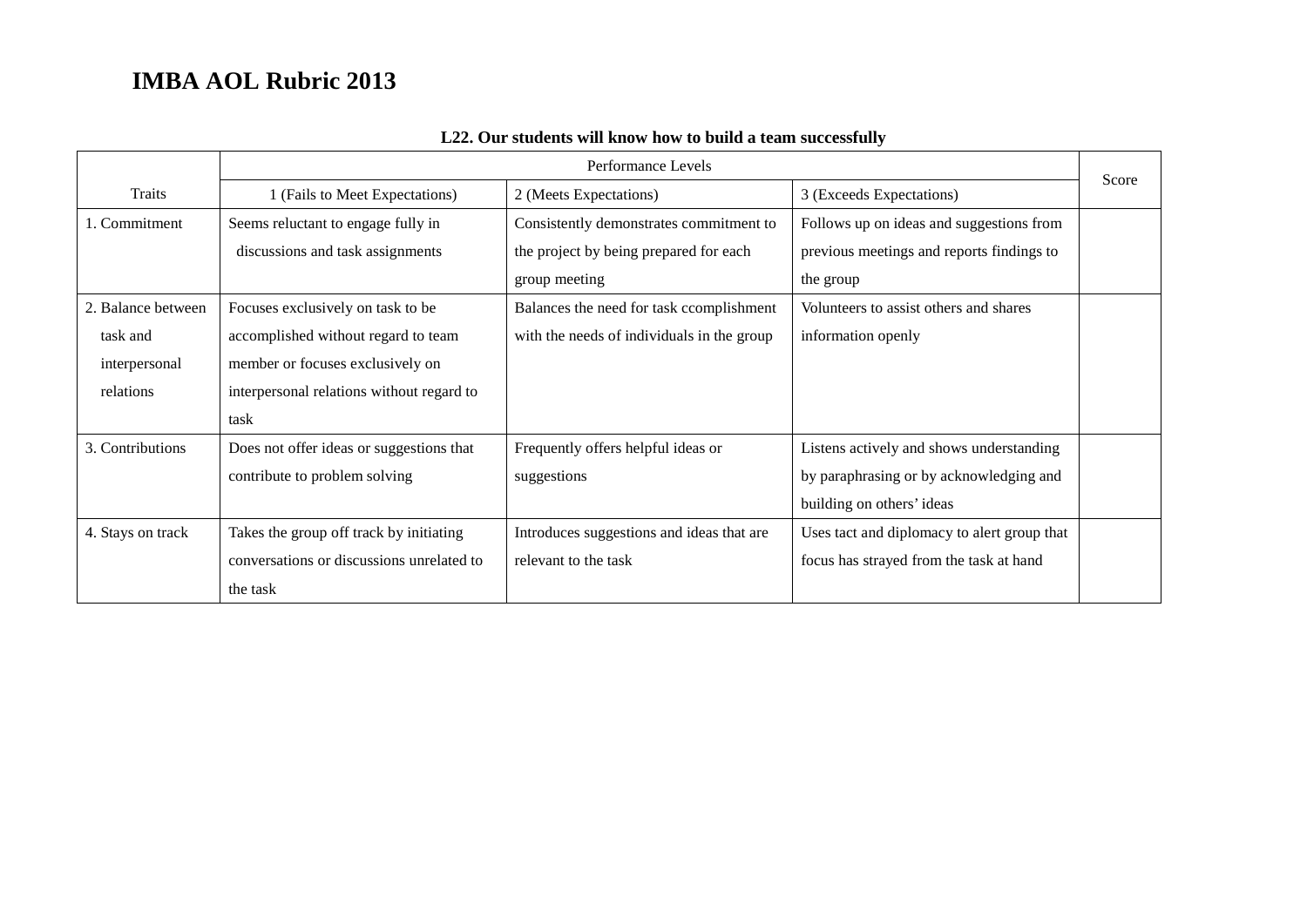### **L3. Global Perspective: Our graduates will have a global perspective.**

|                      |                                              | Performance Levels                          |                                           |       |  |
|----------------------|----------------------------------------------|---------------------------------------------|-------------------------------------------|-------|--|
| <b>Traits</b>        | 1 (Fails to Meet Expectations)               | 2 (Meets Expectations)                      | 3 (Exceeds Expectations)                  | Score |  |
| 1. Identification of | No or incomplete identification of some or   | Some identification of most of the relevant | Clear and detailed identification of      |       |  |
| global issues        | all of the following relevant global issues: | issues                                      | relevant issues                           |       |  |
|                      | economic, cultural, legal, demographic       |                                             |                                           |       |  |
|                      |                                              |                                             |                                           |       |  |
| 2. Analysis of       | No analysis of impact of relevant global     | Some analysis of impact of global issues;   | Clear, accurate and detailed analysis of  |       |  |
| global issues        | issues; erroneous analysis of impact         | some inaccuracies in analysis               | impact of relevant global issues          |       |  |
|                      |                                              |                                             |                                           |       |  |
| 3. Application of    | No application of analysis to specific       | Some application of analysis to specific    | Clear application of analysis to global   |       |  |
| analysis to global   | global business situation; incorrect         | global business situation, weak             | business situation; valid conclusions and |       |  |
| business situation   | conclusions or recommendations made.         | conclusions or recommendations made         | good recommendations given                |       |  |
|                      |                                              |                                             |                                           |       |  |
| 4. Cultural          | Fails to adjust for cultural differences     | Some consideration given to cultural        | Extensive consideration given to cultural |       |  |
| differences          |                                              | differences                                 | differences, including appropriate        |       |  |
|                      |                                              |                                             | modification of communication             |       |  |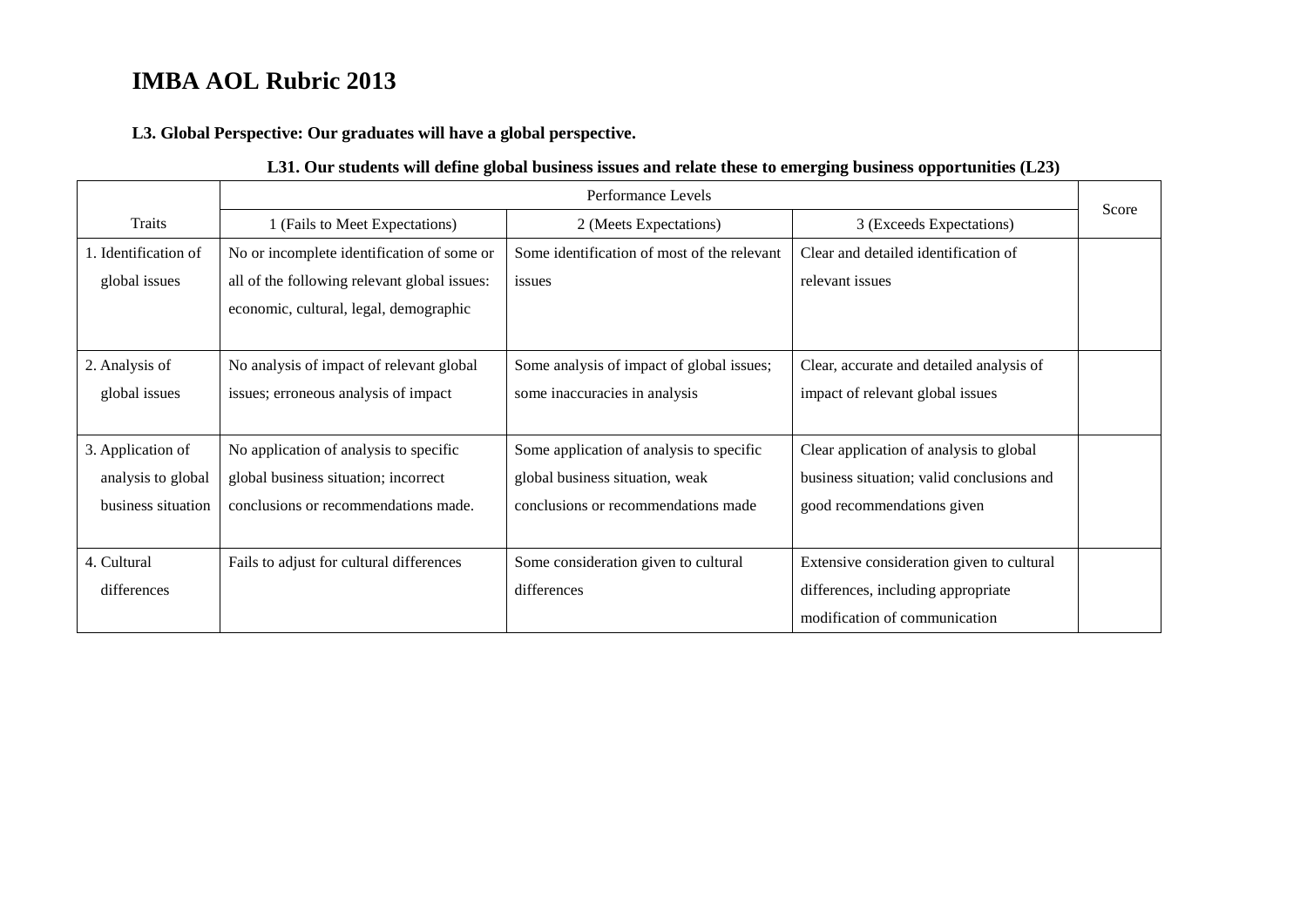|                  | Performance Levels                                                                                               |                                                                                                                 |                                                                                                                |       |
|------------------|------------------------------------------------------------------------------------------------------------------|-----------------------------------------------------------------------------------------------------------------|----------------------------------------------------------------------------------------------------------------|-------|
| Traits           | 1 (Fails to Meet Expectations)                                                                                   | 2 (Meets Expectations)                                                                                          | 3 (Exceeds Expectations)                                                                                       | Score |
| 1. Knowledge     | A few of the required elements<br>(vocabulary, structures, and/or cultural<br>context) are complete and correct. | Some of the required elements<br>(vocabulary, structures, and/or cultural<br>context) are complete and correct. | Most of the required elements (vocabulary,<br>structure, and/or cultural context) are<br>complete and correct. |       |
| 2. Comprehension | The response shows little understanding of<br>main ideas and/or details                                          | The response shows some understanding<br>of main ideas and details.                                             | The response for the most part shows<br>understanding of main ideas and most<br>details.                       |       |
| 3. Communication | The communication skills and strategies<br>are minimally evident, appropriate, and/or<br>correct.                | The communication skills and strategies<br>are somewhat complete, appropriate and/or<br>correct.                | The communication skills and strategies<br>are mostly complete, appropriate and<br>correct.                    |       |

### **L32. Our students will have command of business English or other language of major global market**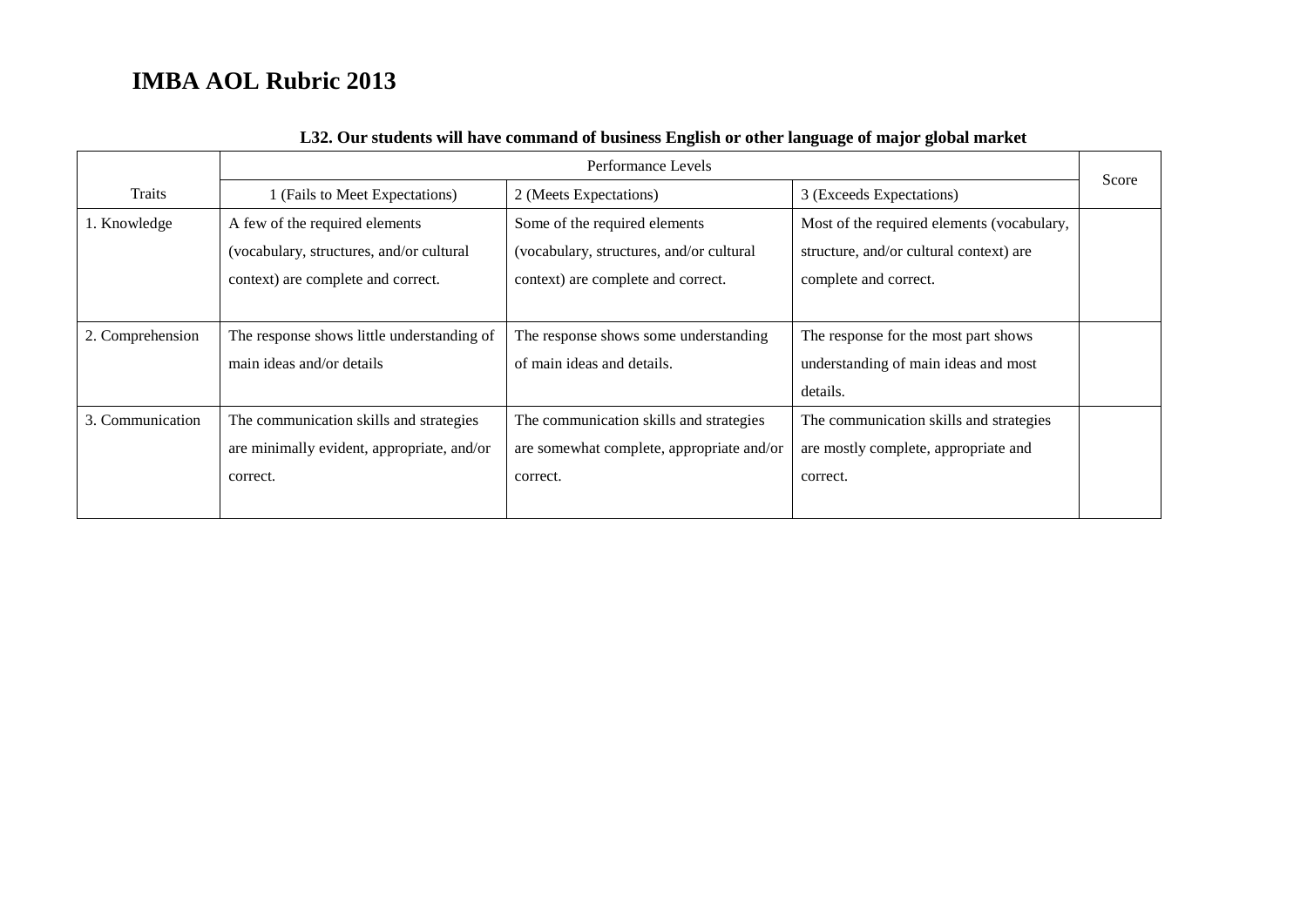**L4. Ethically & Socially Conscious Reasoning: Our graduates will understand the gravity of ethical behavior and corporate social responsibility**

|                 | L41. Our students will identify ethical and social dilemma and be able to recognize and evaluate alternative courses of action. |                                             |                                              |       |
|-----------------|---------------------------------------------------------------------------------------------------------------------------------|---------------------------------------------|----------------------------------------------|-------|
|                 |                                                                                                                                 | Performance Levels                          |                                              | Score |
| Traits          | 1 (Fails to Meet Expectations)                                                                                                  | 2 (Meets Expectations)                      | 3 (Exceeds Expectations)                     |       |
| 1. Identifies   | Has a vague idea of what the dilemma is                                                                                         | Identifies the dilemma, including pertinent | Describes the dilemma in detail having       |       |
| Dilemma         | and is uncertain what must be decided in                                                                                        | facts, and ascertains what must be decided  | gathered pertinent facts. Ascertains exactly |       |
|                 | individual or business behavior                                                                                                 | in individual or business behavior          | what must be decided in individual or        |       |
|                 |                                                                                                                                 |                                             | business behavior                            |       |
| 2. Stakeholders | Fails to recognize all stakeholders or                                                                                          | Recognizes stakeholders and explores        | Recognizes all stakeholders and fully        |       |
| Consideration   | explores consequences and                                                                                                       | some of the consequences and                | explores consequences and                    |       |
|                 | threats/opportunities                                                                                                           | threats/opportunities fairly effectively    | threats/opportunities                        |       |
|                 | ineffectively                                                                                                                   |                                             |                                              |       |
| 3. Options      | Failed to identify all of the relevant and                                                                                      | Identified most of the relevant practical   | Correctly identified all of the relevant     |       |
| development     | practical options                                                                                                               | options, but overlooked some related        | practical options and all of the related     |       |
|                 |                                                                                                                                 | conceptual problems and issues              | conceptual problems and issues               |       |
| 4. Options      | Failed to provide weightings of various                                                                                         | Provided some evaluation of ethical and     | Provided appropriate and defensible          |       |
| Evaluation      | ethical and social arguments and reasons                                                                                        | social reasons and arguments, but           | evaluations for all relevant arguments       |       |
|                 |                                                                                                                                 | overlooked important factual or logical     | noting wherever necessary factual            |       |
|                 |                                                                                                                                 | errors in some reasons                      | assumptions, logical errors, or conceptual   |       |
|                 |                                                                                                                                 |                                             | confusions.                                  |       |
| 5. Decision and | Has difficulty identifying and appropriate                                                                                      | Formulates an implementation plan that      | Formulates an implementation plan that       |       |
| Action          | course of action from among options                                                                                             | delineates the execution of the decision    | delineates the execution of the decision     |       |
|                 |                                                                                                                                 |                                             | and that evidences a thoughtful reflection   |       |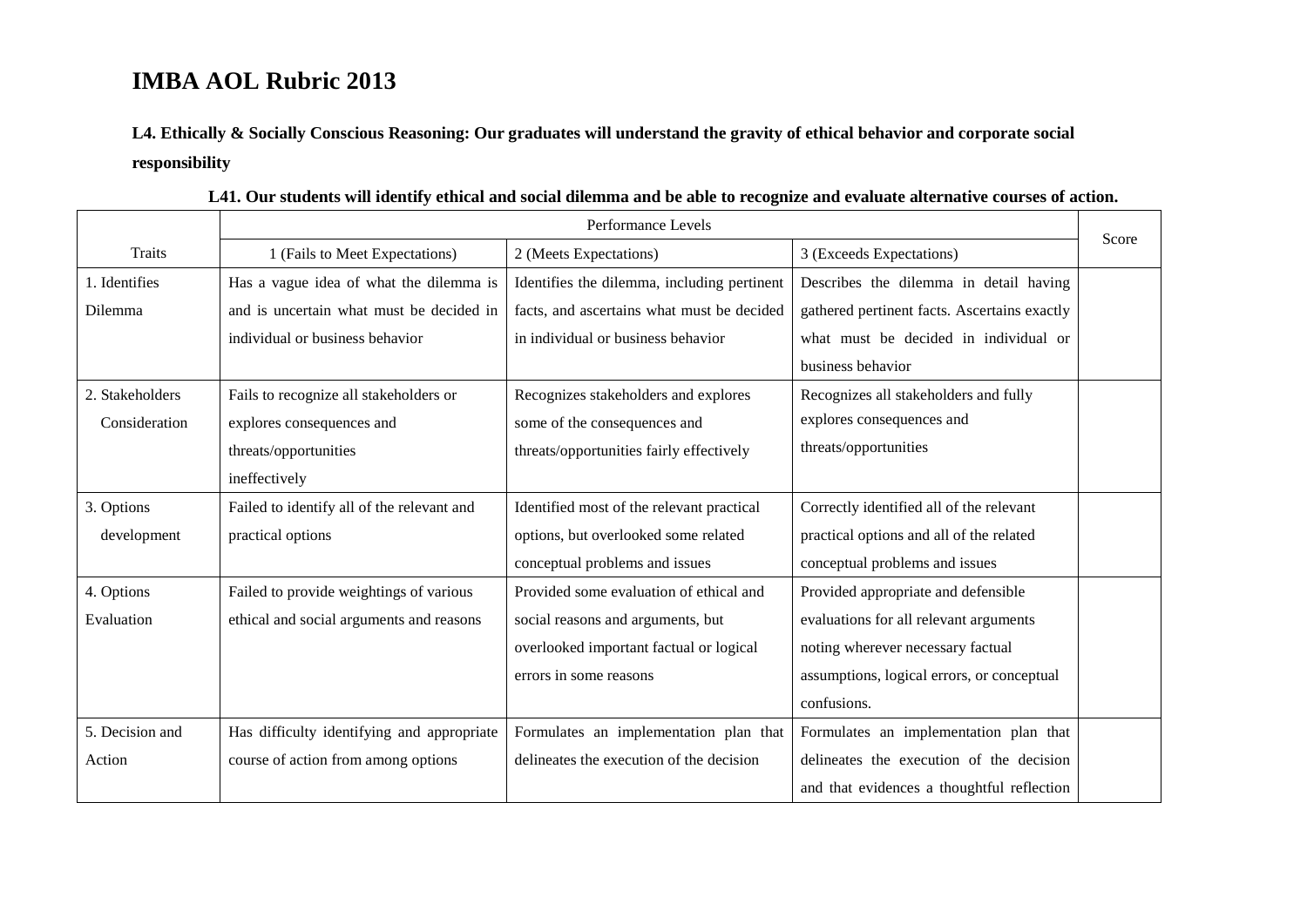| etion:<br>on th<br>-ric.<br>АТ1 ГС<br>nen<br>$-1122$ |
|------------------------------------------------------|
|------------------------------------------------------|

|                  | Performance Levels                       |                                           |                                            |       |
|------------------|------------------------------------------|-------------------------------------------|--------------------------------------------|-------|
| Traits           | (Fails to Meet Expectations)             | 2 (Meets Expectations)                    | 3 (Exceeds Expectations)                   | Score |
| 1. Importance    | Somewhat appreciates the importance of   | Mostly appreciates the importance to keep | Fully appreciates the importance of        |       |
|                  | keeping professional code of conduct     | professional code of conduct              | keeping professional code of conduct.      |       |
|                  |                                          |                                           |                                            |       |
| 2. Understanding | Somewhat understands the detailed        | Mostly understands the detailed contents  | Fully understands the detailed contents of |       |
|                  | contents of professional code of conduct | of professional code of conduct           | professional code of conduct.              |       |
|                  |                                          |                                           |                                            |       |
| 3. Compliance    | Somewhat complies with professional      | Mostly complies with professional code    | Fully complies with professional code of   |       |
|                  | code of conduct                          | of conduct                                | conduct                                    |       |

### **L42. Our students will know the professional code of conduct within their discipline**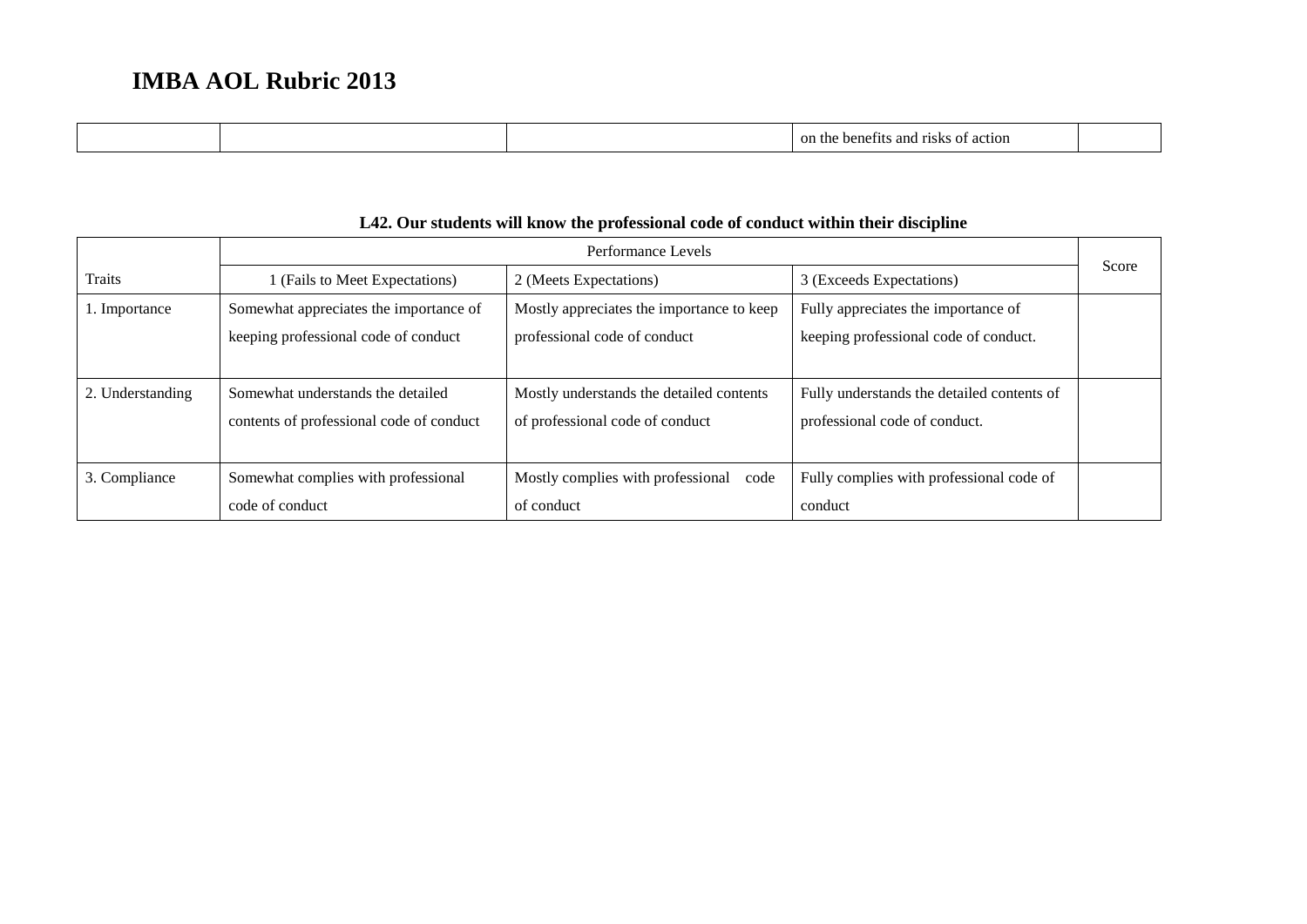**L5. Strategic and Analytical Thinking: Our graduates will be able to strategically and cross disciplinarily analyze business cases and to use appropriate analytical tools in solving business problems.** 

|                      | Performance Levels                         |                                               |                                              | Score |
|----------------------|--------------------------------------------|-----------------------------------------------|----------------------------------------------|-------|
| <b>Traits</b>        | 1 (Fails to Meet Expectations)             | 2 (Meets Expectations)                        | 3 (Exceeds Expectations)                     |       |
| 1. Factual knowledge | Shows little knowledge of case facts,      | Shows solid understanding of case facts       | Shows through grasp of case facts and        |       |
|                      | makes factual mistakes                     |                                               | offers additional factual knowledge about    |       |
|                      |                                            |                                               | company or industry                          |       |
| 2. Application of    | Misuses strategic analysis tools,          | Appropriately strategic analysis tools,       | Shows strong understanding and               |       |
| strategic analysis   | concepts, and techniques                   | concepts, and techniques                      | application of strategic analysis tools,     |       |
| tools                |                                            |                                               | concepts, and techniques                     |       |
| 3. Application of    | Fails to incorporate financials into case  | Shows knowledge of ratios and trend           | Applies ratios and trend analysis to         |       |
| financial analysis   | analysis or shows only limited attempts    | analysis; demonstrates understanding of       | develop sound judgments about company        |       |
|                      | to understand financials                   | firm's financial standing                     | situation and prospects; presents financial  |       |
|                      |                                            |                                               | analysis professionally                      |       |
| 4. Identification of | Neglects to identify case issues; recounts | Clearly identifies the key issues in the case | Develops a well-integrated statement of      |       |
| case                 | facts of case with little analysis         | and demonstrates understanding of             | the complex issues of the case and           |       |
| problems/issues      |                                            | company's decision situation                  | demonstrates understanding of situation      |       |
| 5. Generation of     | Identifies weak or infeasible alternatives | Generates 2 or 3 feasible alternatives for    | Develops 2 or 3 insightful alternatives for  |       |
| alternatives         | with little attention to case issues       | resolving the key issues of the case          | resolving the issues; offers specificity and |       |
|                      |                                            |                                               | originality                                  |       |
| 6. Recommendations   | Offers weak recommendations or pays        | Provides well-reasoned recommendations        | Integrates alternatives into a well-         |       |
|                      | little attention to addressing case issues | that follow from the preceding analysis       | developed action plan; offers specificity,   |       |
|                      |                                            | and clearly address case issues; no           | priorities, and sequencing of actions        |       |

**L51. Our students will be able to strategically analyze business cases and will demonstrate the ability of sound business judgment.**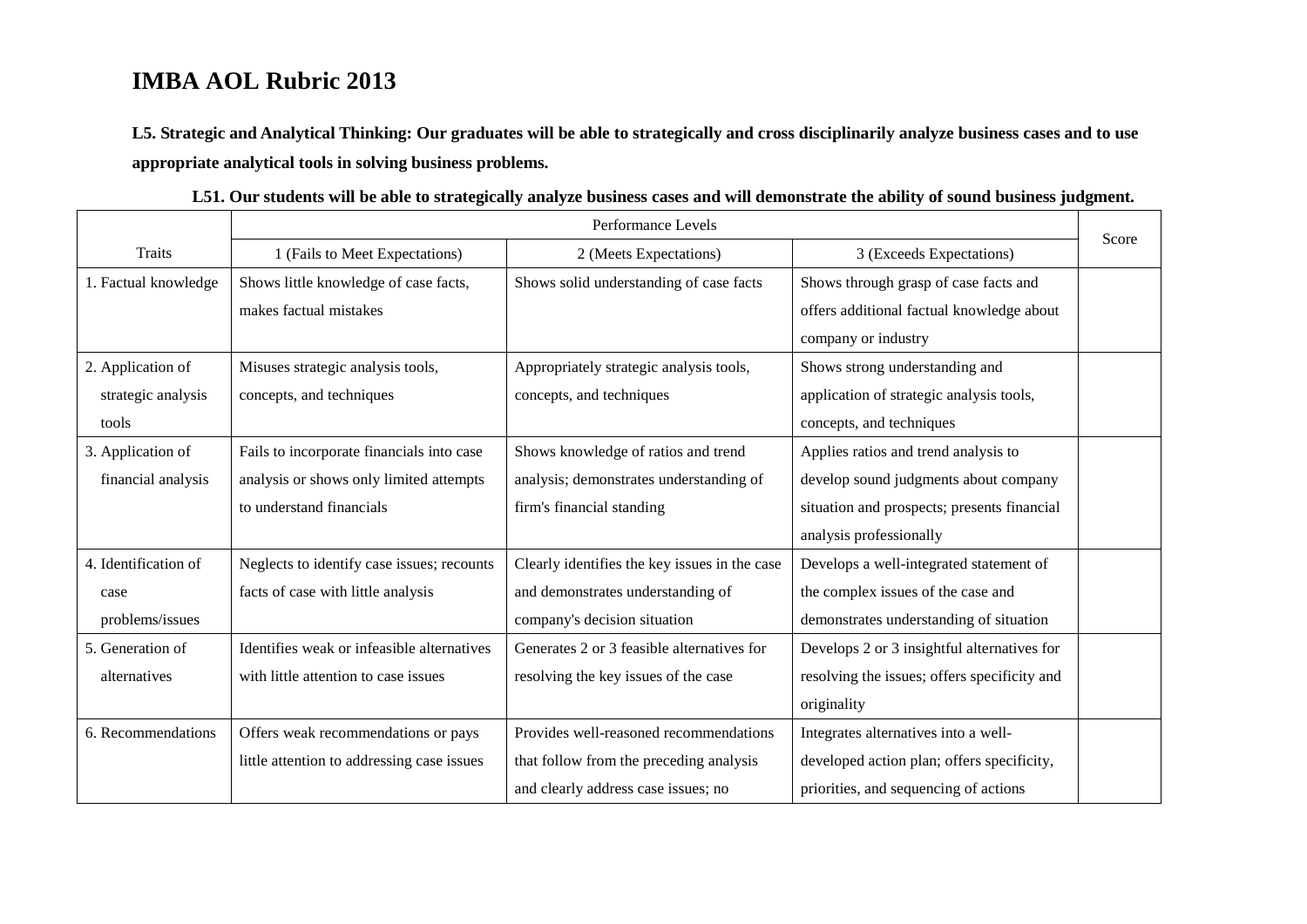|                      |                                            | surprises                              |                                          |  |
|----------------------|--------------------------------------------|----------------------------------------|------------------------------------------|--|
| 7. Business judgment | Shows little attention to presenting sound | Provides good arguments backed up with | Provides strong rationale and convincing |  |
|                      | arguments or backing up ideas with         | factual knowledge, analysis, and       | arguments throughout; demonstrates sound |  |
|                      | analysis; offers "I think" statements      | persuasive rationale                   | business judgment                        |  |

|                       | Performance Levels                       |                                               |                                              |       |
|-----------------------|------------------------------------------|-----------------------------------------------|----------------------------------------------|-------|
| <b>Traits</b>         | 1 (Fails to Meet Expectations)           | 2 (Meets Expectations)                        | 3 (Exceeds Expectations)                     | Score |
| 1. Consideration      | Deals only with a single perspective and | Begins to relate alternative views from       | Addresses perspectives noted previously,     |       |
|                       | fails to discuss possible perspectives   | other disciplines to qualify analysis.        | and additional diverse perspectives other    |       |
|                       | from other disciplines.                  |                                               | disciplines to qualify analysis.             |       |
| 2. Management         | Lacks understanding of basic             | Shows clear comprehension of basic            | Integrates and applies basic management      |       |
| principle             | management principles and strategic      | management principles and strategic           | principles and strategic thinking approach   |       |
|                       | thinking approach                        | thinking approach.                            | across multiple disciplines.                 |       |
| 3. Discipline         | Does not incorporate appropriate         | Somewhat applies appropriate                  | Clearly and reflectively applies appropriate |       |
| knowledge             | argumentation and methodology of other   | argumentation and methodology of other        | argumentation and methodology of other       |       |
|                       | disciplines                              | disciplines                                   | disciplines                                  |       |
| 4. Intellectual       | Does not yet demonstrate intellectual    | Somewhat Demonstrates intellectual            | Demonstrates a high degree of intellectual   |       |
| sensitivity           | acuity, imagination, and sensitivity.    | acuity, imagination, and sensitivity.         | acuity, imagination, and sensitivity.        |       |
| 5. Horizontal         | Does not yet integrate interdisciplinary | Partially integrates interdisciplinary skills | Successfully integrates interdisciplinary    |       |
| synthesis             | skills and knowledge.                    | and knowledge.                                | skills and knowledge.                        |       |
| 6. Vertical synthesis | Does not yet demonstrate awareness of    | Demonstrates some awareness of inter-         | Clearly demonstrates an awareness of         |       |
|                       | inter-relationships among self, the      | relationships among self, the discipline,     | inter-relationships among self, the          |       |
|                       | discipline, business, and society.       | business, and society                         | discipline, business, and society.           |       |

### **L52. Our students will synthesize different discipline areas.**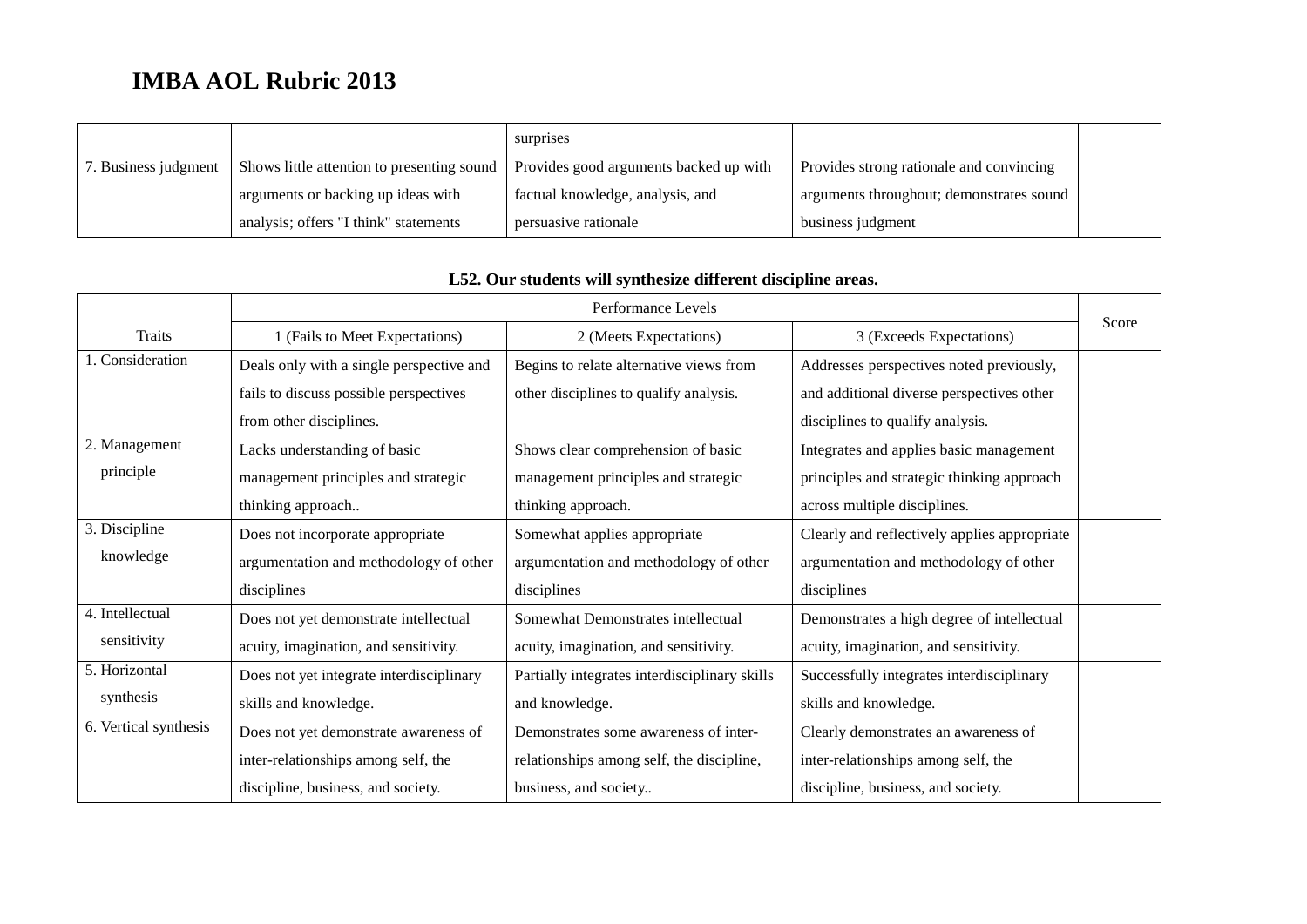|                      | Performance Levels                           |                                             |                                                |       |
|----------------------|----------------------------------------------|---------------------------------------------|------------------------------------------------|-------|
| <b>Traits</b>        | 1 (Fails to Meet Expectations)               | 2 (Meets Expectations)                      | 3 (Exceeds Expectations)                       | Score |
| 1. Problem/objectiv  | Does not attempt to or fails to identify and | Summarize issue, though some aspects are    | Clearly<br>identifies the challenge<br>and     |       |
| e finding            | summarize accurately                         | incorrect or confused                       | subsidiary, embedded, or implicit aspects      |       |
|                      |                                              |                                             | of<br>Identifies<br>integral<br>the<br>issues. |       |
|                      |                                              |                                             | relationships essential to analyzing the       |       |
|                      |                                              |                                             | issue                                          |       |
| 2. Identification of | Does not identify alternatives               | Identifies and discusses a set of feasible  | Identifies a set of feasible options that      |       |
| alternative          |                                              | alternatives                                | demonstrates creativity and the ability to     |       |
| options              |                                              |                                             | integrate knowledge                            |       |
| 3. Appropriate       | Data/evidence or sources are simplistic,     | Appropriate<br>data/evidence or sources     | Examines<br>evidence<br>and<br>its<br>source:  |       |
| supporting           | inappropriate, or not related topic          | provided, although exploration appears to   | questions its accuracy, relevance, and         |       |
| data/evidence        |                                              | have been routine                           | completeness                                   |       |
| 4. Quantitative      | Evaluation is poor, not consistent with the  | Evaluation<br>is<br>adequate,<br>relatively | Evaluation is effective, consistent with       |       |
| evaluation           | criteria or does not use facts correctly     | consistent with criteria and<br>facts are   | criteria and facts are used correctly          |       |
|                      |                                              | generally used correctly                    |                                                |       |
| 5. Qualitative       | Evaluation is poor, not consistent with the  | Evaluation<br>is<br>adequate,<br>relatively | Evaluation is effective, consistent with       |       |
| evaluation           | criteria or does not use facts correctly     | consistent with criteria and facts are      | criteria and facts are used correctly          |       |
|                      |                                              | generally used correctly                    |                                                |       |
|                      |                                              |                                             |                                                |       |
| 6. Advanced          | Does not use any advanced analytical         | Somewhat<br>advanced<br>analytical<br>uses  | Effectively<br>advanced<br>analytical<br>uses  |       |
| analytical           | techniques such as statistical analysis and  | techniques such as statistical analysis and | techniques to analyze data and solve the       |       |
| techniques           | decision science tools                       | decision science tools to analyze data and  | problem                                        |       |

### **L53. Our students will use appropriate analytical technique to analyze data and solve business problems.**